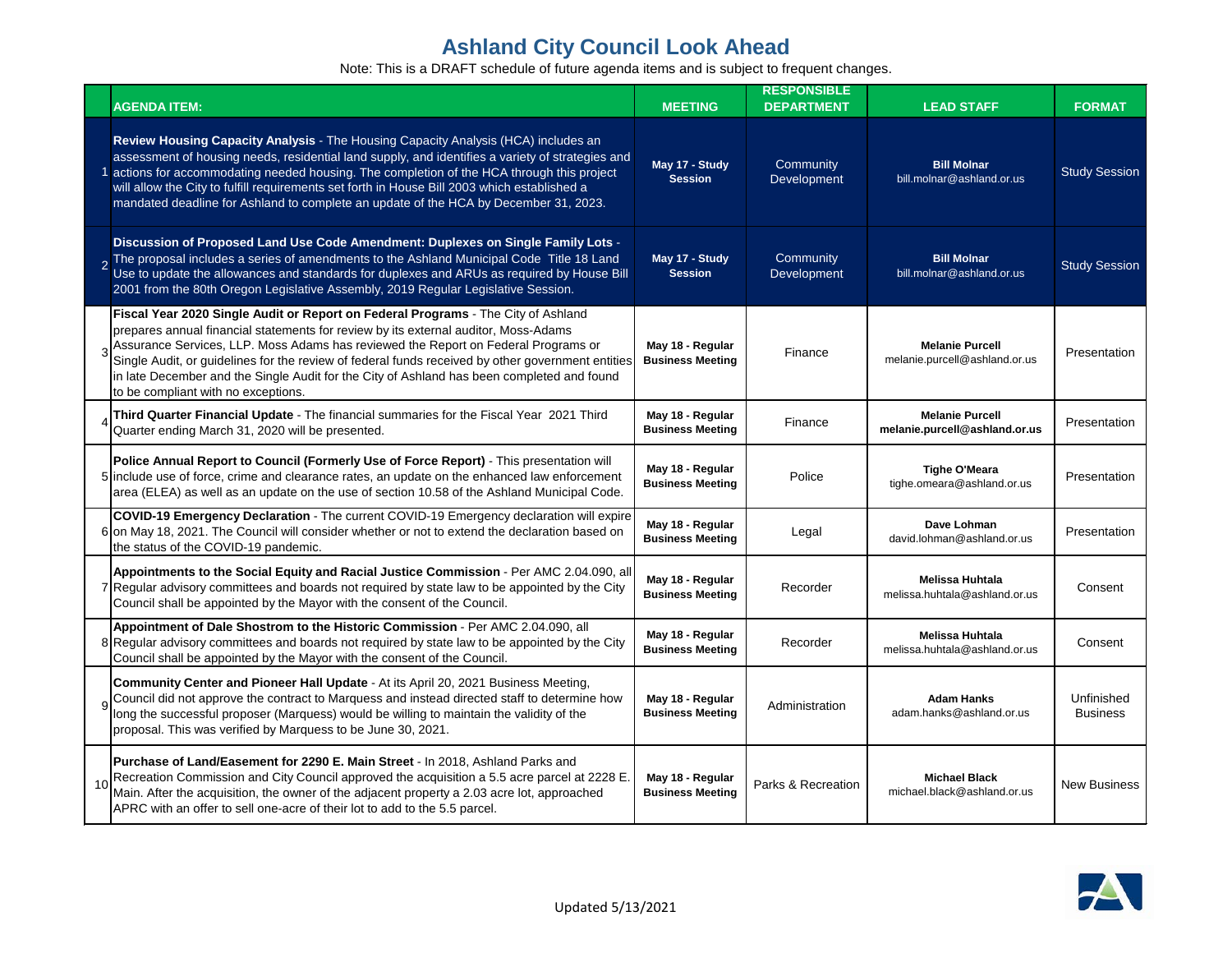|    | Award of a Professional Services Contract: Dam Safety Improvement Project Final<br>Engineering - The Council is being asked as the local contract review board to award a<br>professional services contract to GEI consultants for phase 2 final engineering for the Dam<br>Safety Improvement Project. The project is meant to mitigate a category 1 potential failure<br>mode associated with Hosler Dam that involves an overtopping event that erodes the left<br>abutment foundation.                                                                                                                                 | May 18 - Regular<br><b>Business Meeting</b> | <b>Public Works</b>           | <b>Scott Fleury</b><br>scott.fleury@ashland.or.us                                                   | <b>New Business</b>                          |
|----|----------------------------------------------------------------------------------------------------------------------------------------------------------------------------------------------------------------------------------------------------------------------------------------------------------------------------------------------------------------------------------------------------------------------------------------------------------------------------------------------------------------------------------------------------------------------------------------------------------------------------|---------------------------------------------|-------------------------------|-----------------------------------------------------------------------------------------------------|----------------------------------------------|
|    | Approval of a Reimbursement Resolution for Capital Improvement Projects for the 2021-<br>23 Budget Biennium - Before the Council is a resolution stating the City's intention to<br>12 reimburse operating budget expenses incurred on Capital Improvement Projects (CIP) in the<br>Street, Water and Wastewater Divisions, prior to issuance of complete financing for projects<br>on an as needed basis.                                                                                                                                                                                                                 | May 18 - Regular<br><b>Business Meeting</b> | <b>Public Works</b>           | <b>Scott Fleury</b><br>scott.fleury@ashland.or.us                                                   | Ordinances,<br>Resolutions,<br>and Contracts |
|    | First Reading of Wildfire Mitigation Construction Standards Code (R-327) - Second<br>13 reading of an ordinance that adopts R327.4 for implementation to residential construction<br>within Ashland city limits.                                                                                                                                                                                                                                                                                                                                                                                                           | May 18 - Regular<br><b>Business Meeting</b> | Community<br>Development/Fire | <b>Bill Molnar</b><br>bill.molnar@ashland.or.us<br>Ralph<br>Sartain ralph.sartain@ashland.or.us     | Ordinances,<br>Resolutions,<br>and Contracts |
|    | Second Reading of an Ordinance relating to Chronic Nuisance Properties; Amending<br>AMC 9.18.020 - This is the time set for first reading of proposed Ordinance No. 3196 relating<br>to chronic nuisance properties and amending Ashland Municipal Code (AMC) 9.18.020.<br>14 Proposed Ordinance No. 3196 would update several references to the Oregon Revised<br>Statutes contained in AMC 9.18.020 and would expand the definition of chronic nuisance<br>property to include two additional offenses. It would also extend the time during which a<br>property could be deemed a chronic nuisance by thirty (30) days. | May 18 - Regular<br><b>Business Meeting</b> | Legal                         | Dave Lohman<br>david.lohman@ashland.or.us                                                           | Ordinances,<br>Resolutions,<br>and Contracts |
| 15 | No 5/31 Study Session - City Closed in Observance of Memorial Day                                                                                                                                                                                                                                                                                                                                                                                                                                                                                                                                                          |                                             |                               |                                                                                                     |                                              |
|    |                                                                                                                                                                                                                                                                                                                                                                                                                                                                                                                                                                                                                            |                                             |                               |                                                                                                     |                                              |
|    | Executive Session to conduct deliberations with persons you have designated to carry on<br>16 Iabor negotiations, pursuant to ORS 192.660(2)(d). Executive Sessions are closed to the<br>public.                                                                                                                                                                                                                                                                                                                                                                                                                           | June 1 - Regular<br><b>Business Meeting</b> | Human<br>Resources/Legal      | <b>Tina Gray</b><br>tina.gray@ashland.or.us<br><b>David</b><br>Lohman<br>david.lohman@ashland.or.us | Executive<br>Session                         |
|    | Proclamation for Flag Day - Proclamation recognizing Flag Day and urging all citizens of<br>17 Ashland to join in with the Ashland Elks Lodge #944 to Pledge of Allegiance to our Flag and<br>Nation.                                                                                                                                                                                                                                                                                                                                                                                                                      | June 1 - Regular<br><b>Business Meeting</b> | Administration                | <b>Mayor Akins</b><br>julie@council.ashland.or.us                                                   | Presentation                                 |
|    | 18 <b>Band Board Annual Report</b> - Presentation covering the Commission's accomplishments, work in progress, and planned activities for the previous and upcoming years.                                                                                                                                                                                                                                                                                                                                                                                                                                                 | June 1 - Regular<br><b>Business Meeting</b> | Administration                | <b>Adam Hanks</b><br>adam.hanks@ashland.or.us                                                       | Presentation                                 |
|    | 19 Evacuation Study Presentation                                                                                                                                                                                                                                                                                                                                                                                                                                                                                                                                                                                           | June 1 - Regular<br><b>Business Meeting</b> | Fire/ Administration          | <b>Ralph Sartain</b><br>ralph.sartain@ashland.or.us Adam<br>Hanks adam.hanks@ashland.or.us          | Presentation                                 |
|    | Sole Source Procurement for Dry Creek Landfill - Approval is being requested for a Sole<br>Source Procurement exceeding \$100,000. This Sole Source Procurement will allow the<br>20 Wastewater Treatment Plant Supervisor to directly award a contract to Dry Creek Landfill for<br>the disposal of biosolids. The term for this Sole Source Procurement will begin on July 1, 2021<br>and end on June 30, 2022.                                                                                                                                                                                                          | June 1 - Regular<br><b>Business Meeting</b> | Public Works                  | <b>Scott Fleury</b><br>scott.fleury@ashland.or.us                                                   | Consent                                      |

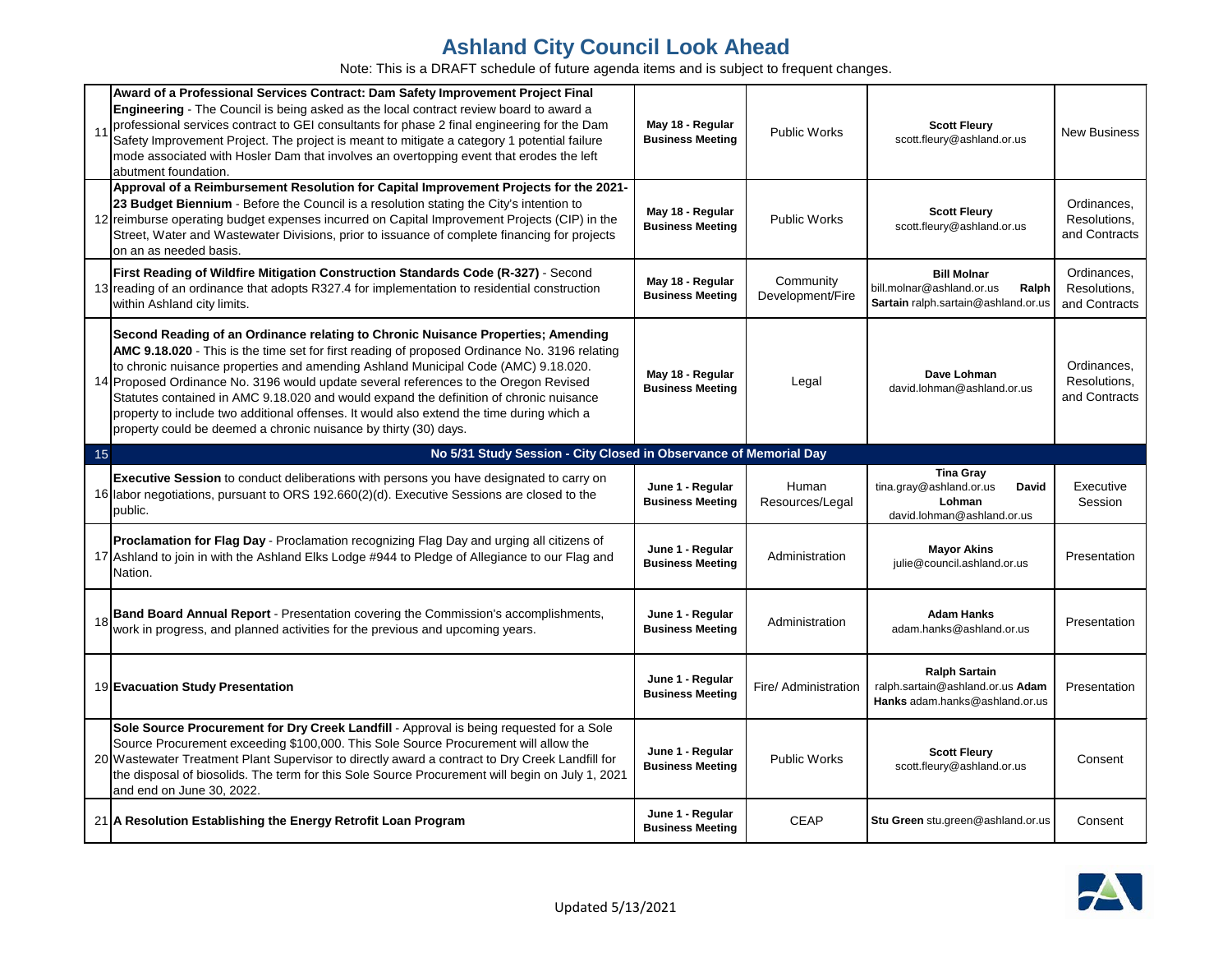|    | 22 Appointments to the Social Equity and Racial Justice Commission                                                                                                                                                                                                                                                                                                                  | June 1 - Regular<br><b>Business Meeting</b> | Recorder                      | Melissa Huhtala<br>melissa.huhtala@ashland.or.us                                                       | Consent                                       |
|----|-------------------------------------------------------------------------------------------------------------------------------------------------------------------------------------------------------------------------------------------------------------------------------------------------------------------------------------------------------------------------------------|---------------------------------------------|-------------------------------|--------------------------------------------------------------------------------------------------------|-----------------------------------------------|
|    | Public Hearing and First Reading for Land Use Code Amendment: Duplexes on Single<br>Family Lots - The proposal includes a series of amendments to the Ashland Municipal Code<br>23 Title 18 Land Use to update the allowances and standards for duplexes and ARUs as required<br>by House Bill 2001 from the 80th Oregon Legislative Assembly, 2019 Regular Legislative<br>Session. | June 1 - Regular<br><b>Business Meeting</b> | Community<br>Development      | <b>Bill Molnar</b><br>bill.molnar@ashland.or.us                                                        | <b>Public Hearing</b><br>and First<br>Reading |
| 24 | Public Hearing for the Adoption of FY2021-2023 Biennial Budget - Adoption of the Budget<br>will include approval of multiple resolutions to levy taxes, to certifying City services to qualify for<br>State subventions, to declare the City's election to receive State revenues, and to adopt the<br>biennial budget and making appropriations.                                   | June 1 - Regular<br><b>Business Meeting</b> | Finance                       | <b>Melanie Purcell</b><br>melanie.purcell@ashland.or.us                                                | <b>Public Hearing</b>                         |
|    | 25 Utility Rate Review                                                                                                                                                                                                                                                                                                                                                              | June 1 - Regular<br><b>Business Meeting</b> | Finance                       | <b>Melanie Purcell</b><br>melanie.purcell@ashland.or.us                                                | <b>New Business</b>                           |
|    | 26 Union Pacific Railroad Property Reclamation Update                                                                                                                                                                                                                                                                                                                               | June 1 - Regular<br><b>Business Meeting</b> | Administration                | <b>Adam Hanks</b><br>adam.hanks@ashland.or.us                                                          | <b>New Business</b>                           |
|    | 27 Food and Beverage Tax Wastewater Debt Repayment                                                                                                                                                                                                                                                                                                                                  | June 1 - Regular<br><b>Business Meeting</b> | Finance                       | <b>Melanie Purcell</b><br>melanie.purcell@ashland.or.us                                                | <b>New Business</b>                           |
|    | 28 Discussion of Formal Process for Vetting of Commission Applicants                                                                                                                                                                                                                                                                                                                | June 1 - Regular<br><b>Business Meeting</b> | Recorder                      | <b>Melissa Huhtala</b><br>melissa.huhtala@ashland.or.us                                                | <b>New Business</b>                           |
| 29 | Recology Solid Waste and Recycling Rate Resolution - Council will review and discuss the<br>rate changes recommended by Recology.                                                                                                                                                                                                                                                   | June 1 - Regular<br><b>Business Meeting</b> | Administration                | <b>Adam Hanks</b><br>adam.hanks@ashland.or.us                                                          | Ordinances,<br>Resolutions,<br>and Contracts  |
|    | 30 Resolutions on Rates and Fees                                                                                                                                                                                                                                                                                                                                                    | June 1 - Regular<br><b>Business Meeting</b> | Finance                       | <b>Melanie Purcell</b><br>melanie.purcell@ashland.or.us                                                | Ordinances,<br>Resolutions,<br>and Contracts  |
|    | 31 First Reading of Tax Rate Ordinance                                                                                                                                                                                                                                                                                                                                              | June 1 - Regular<br><b>Business Meeting</b> | Finance                       | <b>Melanie Purcell</b><br>melanie.purcell@ashland.or.us                                                | Ordinances.<br>Resolutions,<br>and Contracts  |
|    | Second Reading of Wildfire Mitigation Construction Standards Code (R-327) - Second<br>32 reading of an ordinance that adopts R327.4 for implementation to residential construction<br>within Ashland city limits.                                                                                                                                                                   | June 1 - Regular<br><b>Business Meeting</b> | Community<br>Development/Fire | <b>Bill Molnar</b><br>bill.molnar@ashland.or.us<br>Ralph<br><b>Sartain</b> ralph.sartain@ashland.or.us | Ordinances.<br>Resolutions,<br>and Contracts  |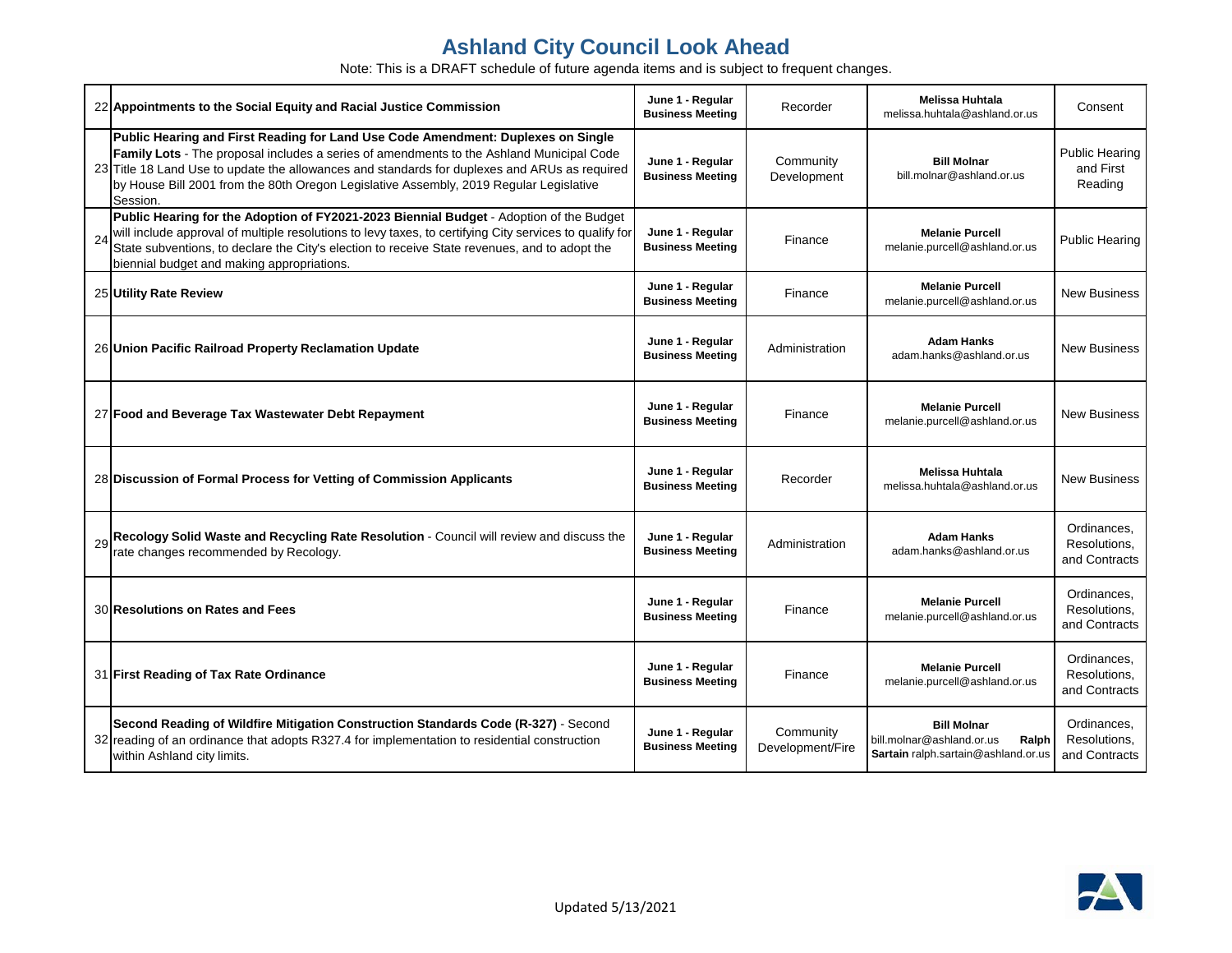|    | 33 Ambulance Service Financial Audit Report Presentation                                                                                                                                                                                                                                                                                                                                                                                     | June 14 - Study<br><b>Session</b>            | Fire/Administration      | <b>Ralph Sartain</b><br>ralph.sartain@ashland.or.us Adam<br>Hanks adam.hanks@ashland.or.us | <b>Study Session</b>                         |
|----|----------------------------------------------------------------------------------------------------------------------------------------------------------------------------------------------------------------------------------------------------------------------------------------------------------------------------------------------------------------------------------------------------------------------------------------------|----------------------------------------------|--------------------------|--------------------------------------------------------------------------------------------|----------------------------------------------|
| 34 | Proclamation for Bee City USA - Proclamation recognizing pollinator week as Ashland is<br>designated as a bee city.                                                                                                                                                                                                                                                                                                                          | June 15 - Regular<br><b>Business Meeting</b> | Administration           | <b>Mayor Akins</b><br>julie@council.ashland.or.us                                          | Presentation                                 |
| 35 | Approval of a Professional Services Contract for the Ashland Street Rehabilitation<br>Project                                                                                                                                                                                                                                                                                                                                                | June 15 - Regular<br><b>Business Meeting</b> | <b>Public Works</b>      | <b>Scott Fleury</b><br>scott.fleury@ashland.or.us                                          | Consent                                      |
| 36 | Approval of Professional Services Contract with Pathway Enterprises for Janitorial<br><b>Services</b>                                                                                                                                                                                                                                                                                                                                        | June 15 - Regular<br><b>Business Meeting</b> | <b>Public Works</b>      | <b>Scott Fleury</b><br>scott.fleury@ashland.or.us                                          | Consent                                      |
|    | 37 Contracts for Water Treatment Plant and Wastewater Treatment Plant Chemicals                                                                                                                                                                                                                                                                                                                                                              | June 15 - Regular<br><b>Business Meeting</b> | <b>Public Works</b>      | <b>Scott Fleury</b><br>scott.fleury@ashland.or.us                                          | Consent                                      |
|    | Social Equity and Racial Justice Resolution Council Discussion and Action Identification<br>38 - This reoccurring agenda item is to discuss and identify Council actions, both collectively and<br>potentially individually by mutually agreed assignment.                                                                                                                                                                                   | June 15 - Regular<br><b>Business Meeting</b> | Administration           | <b>Adam Hanks</b><br>adam.hanks@ashland.or.us                                              | Unfinished<br><b>Business</b>                |
|    | 39 Acceptance of Pallet Shelter and Urban Campground Grant Award                                                                                                                                                                                                                                                                                                                                                                             | June 15 - Regular<br><b>Business Meeting</b> | Community<br>Development | <b>Bill Molnar</b><br>bill.molnar@ashland.or.us                                            | <b>New Business</b>                          |
|    | 40 Quarterly FY2021 Financial Update/ Budget Amendment (if needed)                                                                                                                                                                                                                                                                                                                                                                           | June 15 - Regular<br><b>Business Meeting</b> | Finance                  | <b>Melanie Purcell</b><br>melanie.purcell@ashland.or.us                                    | <b>New Business</b>                          |
|    | Citizens' Budget Committee Annual Appointments - Council will vote on annual<br>41 appointments (including any new applicants) to the Citizens' Budget Committee as some<br>member's terms will expire on June 30.                                                                                                                                                                                                                           | June 15 - Regular<br><b>Business Meeting</b> | Recorder                 | <b>Melissa Huhtala</b><br>melissa.huhtala@ashland.or.us                                    | <b>New Business</b>                          |
|    | 42 Management Resolution                                                                                                                                                                                                                                                                                                                                                                                                                     | June 15 - Regular<br><b>Business Meeting</b> | <b>Human Resources</b>   | Tina Gray tina.gray@ashland.or.us                                                          | Ordinances,<br>Resolutions,<br>and Contracts |
|    | 43 Approval of Labor Contract with Ashland Police Association                                                                                                                                                                                                                                                                                                                                                                                | June 15 - Regular<br><b>Business Meeting</b> |                          | Human Resources   Tina Gray tina.gray@ashland.or.us                                        | Ordinances,<br>Resolutions,<br>and Contracts |
|    | First Reading of Municipal Audit Commission Ordinance - The Municipal Audit<br>Commission currently is comprised of the Mayor or a Councilor, one Budget Committee<br>44 member, and two citizens at large as well as the City Recorder as an ex-officio non-voting<br>member. With challenges in recruiting and retaining members, a suggestion to make the<br>Municipal Audit Commission a sub-committee of the Budget Committee was made. | June 15 - Regular<br><b>Business Meeting</b> | Finance                  | <b>Melanie Purcell</b><br>melanie.purcell@ashland.or.us                                    | Ordinances,<br>Resolutions,<br>and Contracts |

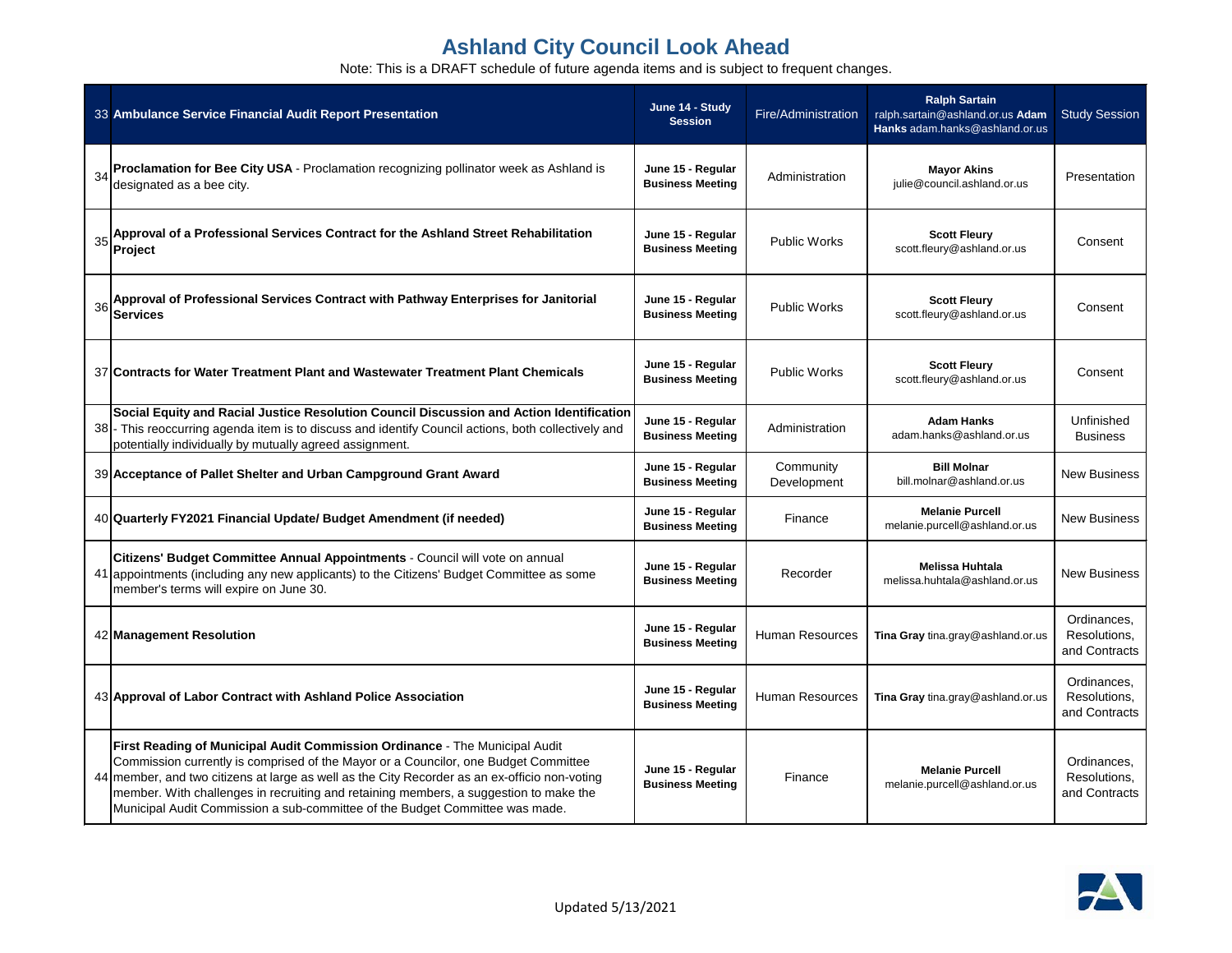|    | 45 First Reading of TOT Ordinance                                                                                                                                                                                                                                                                                                                                                                                                             | June 15 - Regular<br><b>Business Meeting</b> | Finance                  | <b>Melanie Purcell</b><br>melanie.purcell@ashland.or.us | Ordinances,<br>Resolutions,<br>and Contracts |
|----|-----------------------------------------------------------------------------------------------------------------------------------------------------------------------------------------------------------------------------------------------------------------------------------------------------------------------------------------------------------------------------------------------------------------------------------------------|----------------------------------------------|--------------------------|---------------------------------------------------------|----------------------------------------------|
|    | 46 Second Reading of Land Use Code Amendment; Duplexes on Single Family Lots                                                                                                                                                                                                                                                                                                                                                                  | June 15 - Regular<br><b>Business Meeting</b> | Community<br>Development | <b>Bill Molnar</b><br>bill.molnar@ashland.or.us         | Ordinances,<br>Resolutions,<br>and Contracts |
|    | 47 Second Reading of Tax Rate Ordinance                                                                                                                                                                                                                                                                                                                                                                                                       | June 15 - Regular<br><b>Business Meeting</b> | Finance                  | <b>Melanie Purcell</b><br>melanie.purcell@ashland.or.us | Ordinances,<br>Resolutions,<br>and Contracts |
| 48 | No 7/5 Study Session - City Closed in Observance of Independence Day                                                                                                                                                                                                                                                                                                                                                                          |                                              |                          |                                                         |                                              |
|    | Annual Report by the Forest Lands Commission - Presentation covering the Commission's<br>49 accomplishments, work in progress, and planned activities for the previous and upcoming<br>years.                                                                                                                                                                                                                                                 | July 6 - Regular<br><b>Business Meeting</b>  | Fire                     | <b>Chris Chambers</b><br>chris.chambers@ashland.or.us   | Presentation                                 |
|    | 50 Housing Capacity Needs Analysis                                                                                                                                                                                                                                                                                                                                                                                                            | July 6 - Regular<br><b>Business Meeting</b>  | Community<br>Development | <b>Bill Molnar</b><br>bill.molnar@ashland.or.us         | <b>New Business</b>                          |
|    | Second Reading of Municipal Audit Commission Ordinance - The Municipal Audit<br>Commission currently is comprised of the Mayor or a Councilor, one Budget Committee<br>51 member, and two citizens at large as well as the City Recorder as an ex-officio non-voting<br>member. With challenges in recruiting and retaining members, a suggestion to make the<br>Municipal Audit Commission a sub-committee of the Budget Committee was made. | July 6 - Regular<br><b>Business Meeting</b>  | Finance                  | <b>Melanie Purcell</b><br>melanie.purcell@ashland.or.us | Ordinances,<br>Resolutions,<br>and Contracts |
|    | 52 Second Reading of TOT Ordinance                                                                                                                                                                                                                                                                                                                                                                                                            | July 6 - Regular<br><b>Business Meeting</b>  | Finance                  | <b>Melanie Purcell</b><br>melanie.purcell@ashland.or.us | Ordinances,<br>Resolutions,<br>and Contracts |
|    | 53 Review and Next Steps for Existing and New Council Goals                                                                                                                                                                                                                                                                                                                                                                                   | July 19 - Study<br><b>Session</b>            | Administration           | <b>Adam Hanks</b><br>adam.hanks@ashland.or.us           | <b>Study Session</b>                         |
|    | Annual Report by the Wildfire Safety Commission - Presentation covering the<br>54 Commission's accomplishments, work in progress, and planned activities for the previous and<br>upcoming years.                                                                                                                                                                                                                                              | July 20 - Regular<br><b>Business Meeting</b> | Fire                     | <b>Chris Chambers</b><br>chris.chambers@ashland.or.us   | Presentation                                 |
|    | Social Equity and Racial Justice Resolution Council Discussion and Action Identification<br>55 - This reoccurring agenda item is to discuss and identify Council actions, both collectively and<br>potentially individually by mutually agreed assignment.                                                                                                                                                                                    | July 20 - Regular<br><b>Business Meeting</b> | Administration           | <b>Adam Hanks</b><br>adam.hanks@ashland.or.us           | Unfinished<br><b>Business</b>                |
|    | Adoption of the TAP Master Plan - A request of the Council to adopt the Talent Ashland<br>56 Phoenix Intertie (TAP) Master Plan as the associated planning document for the TAP intertie<br>system.                                                                                                                                                                                                                                           | July 20 - Regular<br><b>Business Meeting</b> | Public Works             | <b>Scott Fleury</b><br>scott.fleury@ashland.or.us       | <b>New Business</b>                          |
|    | 57 Adoption of the Storm Drain Master Plan - A request of the Council to adopt the Storm Drain<br>Master Plan as the new associated planning document for the storm drain system.                                                                                                                                                                                                                                                             | July 20 - Regular<br><b>Business Meeting</b> | Public Works             | <b>Scott Fleury</b><br>scott.fleury@ashland.or.us       | <b>New Business</b>                          |